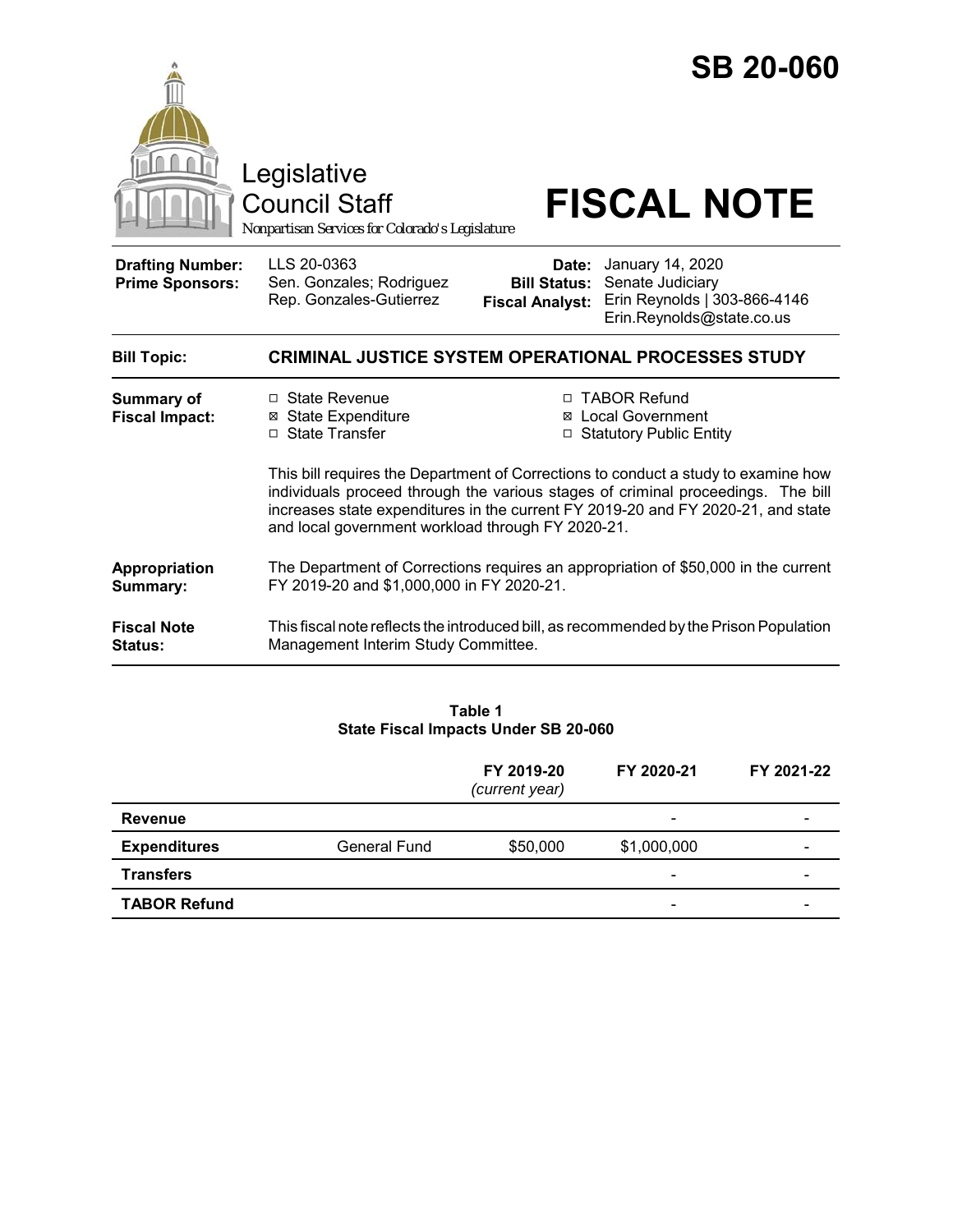January 14, 2020

# **Summary of Legislation**

This bill requires the Department of Corrections (DOC) to conduct a study to examine how individuals proceed through the various stages of criminal proceedings. The study must include, at a minimum:

- an analysis of information technologies, including service-oriented architecture and integrated records databases;
- an organization matrix of processes, personnel structures, and technology structures used in the various stages of criminal proceedings;
- a diagram of criminal proceedings that includes detailed options available at the various stages of criminal proceedings and statistics regarding the frequency at which options are chosen;
- a model-based systems engineering analysis to illustrate existing organizational relationships, information systems, and processes, and analyze existing process inefficiencies and opportunities for improving quality and efficiencies;
- recommendations and best practices for creating more efficient operational and technological systems and procedures;
- an analysis of inefficiencies within the various stages of criminal proceedings; and
- an analysis of the types of metrics and information collected and prepared by criminal justice agencies and an examination of the purpose of collecting this information and how it is used.

The study must be limited to the most recent 18-month period for which data are available and sufficient to meet the requirements of this bill. Additionally, the DOC must collaborate with other state and local criminal justice agencies, solicit and consider public comment, issue a request for proposal, and enter into a contract with a consultant to assist with the study by June 30, 2020. The results of this study must be presented to the General Assembly by January 1, 2021. This bill is repealed July 1, 2021.

# **State Expenditures**

This bill is estimated to increase Department of Corrections General Fund expenditures by \$50,000 in the current FY 2019-20 and \$1,000,000 in FY 2020-21. State agency workload will also increase through FY 2020-21. These impacts are discussed below.

**Criminal justice system study—DOC.** The DOC requires \$1,050,000 to implement this bill, including \$50,000 for a consultant to assist in preparing the request for proposal (RFP) and evaluating responses, and \$1,000,000 for the completion of the study and final report. This estimate uses the prison utilization study in House Bill 12-1336 as a baseline, adjusted for a broader scope. This is an estimate only. The actual cost of the study will be determined through the RFP process.

**Study participation by other state agencies**. Workload will increase through FY 2020-21 for state agencies that are part of the criminal justice system to participate in the study, including the DOC, the Department of Law, the Judicial Department, the Office of the State Public Defender, and the Division of Criminal Justice in the Department of Public Safety. It is assumed that this workload increase can be accomplished within existing appropriations. Depending on the outcome of the study and changes to the criminal justice system, future costs or savings may be incurred.